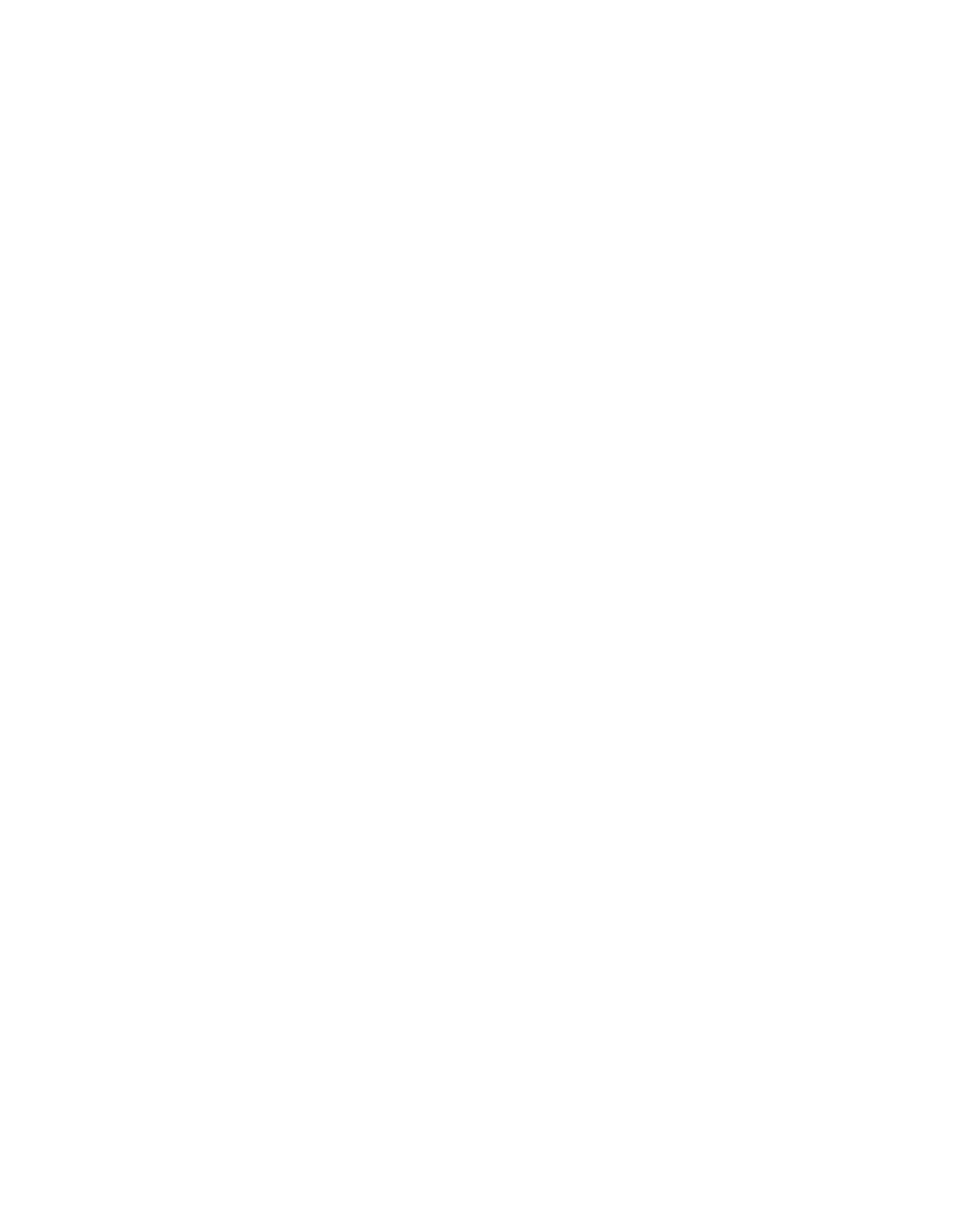## <span id="page-2-0"></span>**6.1. ACKNOWLEDGEMENTS**

While this Chapter was prepared by Staff of the City of Flagstaff, this document was primarily adapted from two publications:

Low Impact Development Stormwater Management Planning and Design Guide. Version 1.0. Toronto, Ontario, Canada. Developed by the Credit Valley Conservation and Toronto and Region Conservation (CVC & TRCA). 2010.

Georgia Rainwater Harvesting Guidelines by The Georgia Department of Community Affairs.

## <span id="page-2-1"></span>**6.2. OVERVIEW**

#### <span id="page-2-2"></span>**6.2.1. Description**

Rainwater harvesting is the process of intercepting, conveying and storing rainfall for future use. Interest in adapting this practice to urban areas is increasing as it provides the combined benefits of conserving potable water and reducing stormwater runoff. When harvested rainwater is used to irrigate landscaped areas, the water is either evapotranspired by vegetation or infiltrated into the soil, thereby helping to maintain the predevelopment water balance.

The rain that falls upon a catchment surface, such as a roof, is collected and conveyed into a storage tank. Storage tanks range in size from rain barrels for residential land uses (typically 50 gallons to 100 gallons in size), to large cisterns for industrial or commercial land uses (see Figure 6.1 for some examples). A typical pre-fabricated cistern can range from 200 gallons to 30,000 gallons in size.

With minimal pretreatment (*e.g.*, gravity filtration or first-flush diversion), the captured rainwater can be used for outdoor non-potable water uses such as irrigation and washing, or in the building to flush toilets or urinals. The capture and use of rainwater can, in turn reduce stormwater runoff volume and pollutant load. Rainwater harvesting systems can also help reduce demand on water resources (such as groundwater aquifers and surface water reservoirs) from which Flagstaff's potable water is drawn.

There are two options for the design and operation of rainwater harvesting systems:

- 1) Some systems are designed for both outdoor and indoor uses (*i.e.*, dual use systems) with usage continuing throughout the year. In cold climate regions, such as Flagstaff, cisterns for year-round should be installed in such a way that the cistern has contact with the subgrade, which will act as a heat source and insulator. Typically this is done by completely burying the cistern, partially burying it, or constructing a short retaining wall around the cistern and backfilling with soil. In addition, the cistern can be located on a southern side of the site or indoors in a temperature controlled environment to prevent freezing.
- 2) Other systems are designed for outdoor water usage only, where water demand varies seasonally. Rain barrels or cisterns for seasonal, outdoor water uses can be located aboveground or underground, acknowledging that smaller cisterns (less than 500 gallons) need to be decommissioned annually, prior to the onset of freezing temperatures.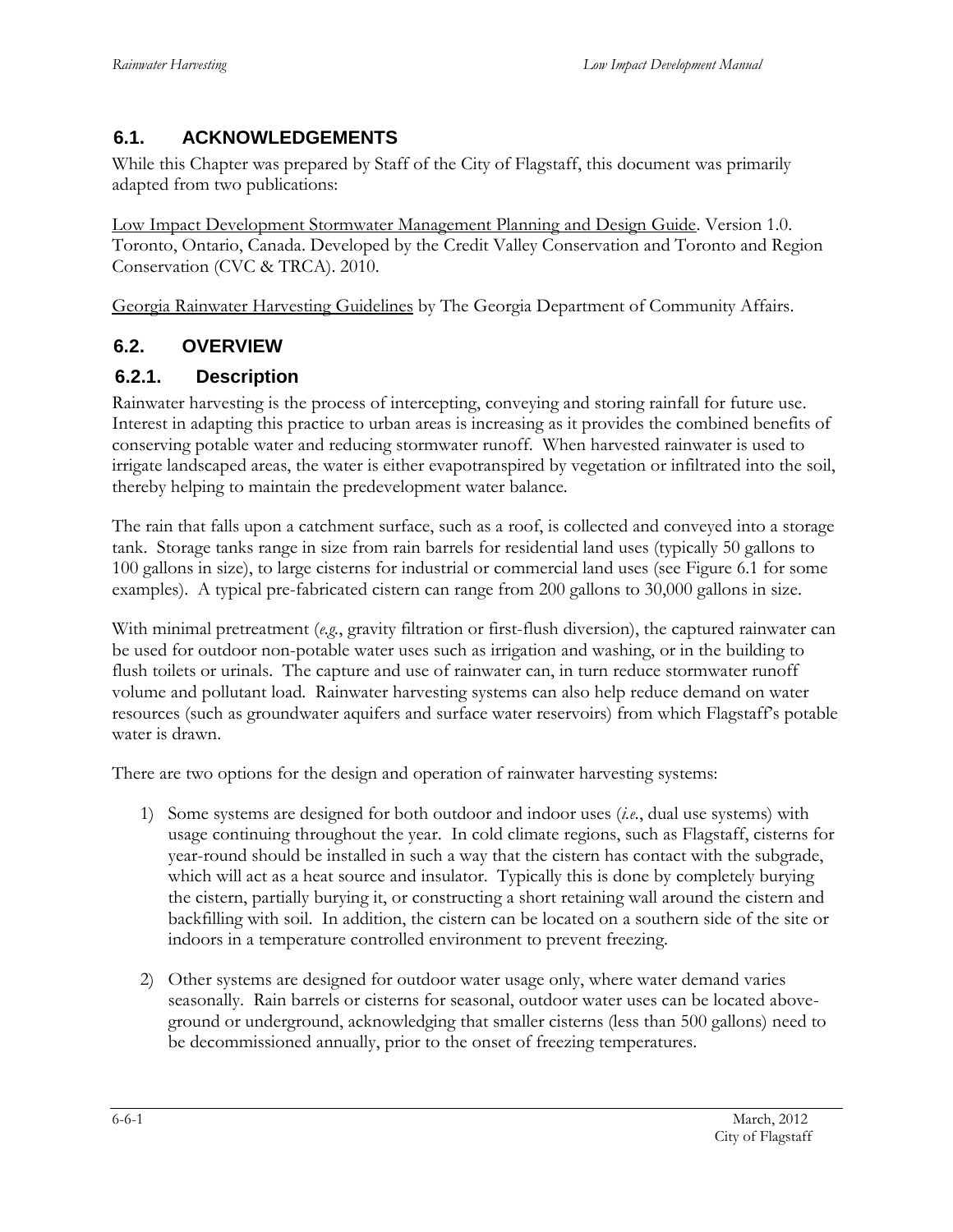

Figure 6.1- Various types of rainwater storage tanks. Clockwise from top left: Rainwater storage in a crawlspace, underground fiberglass cisterns, Bushman® tank, modular and stackable underground cistern, and aboveground cistern with knee wall (center).

## <span id="page-3-0"></span>**6.2.2. Common Concerns**

Some common concerns associated with rainwater harvesting that must be addressed during design include:

- *Winter Operation:* Rainwater harvesting systems can be used throughout the year if they are located underground, partially buried, or indoors to prevent problems associated with freezing, ice formation and subsequent system damage. Alternatively, an outdoor system can be used seasonally.
- *Plumbing Codes:* The International Plumbing Code (IPC) does not directly address rainwater harvesting systems in either the potable water or storm water section of the code. During the dry months it may be necessary to utilize domestic water as a backup to rainwater usage. An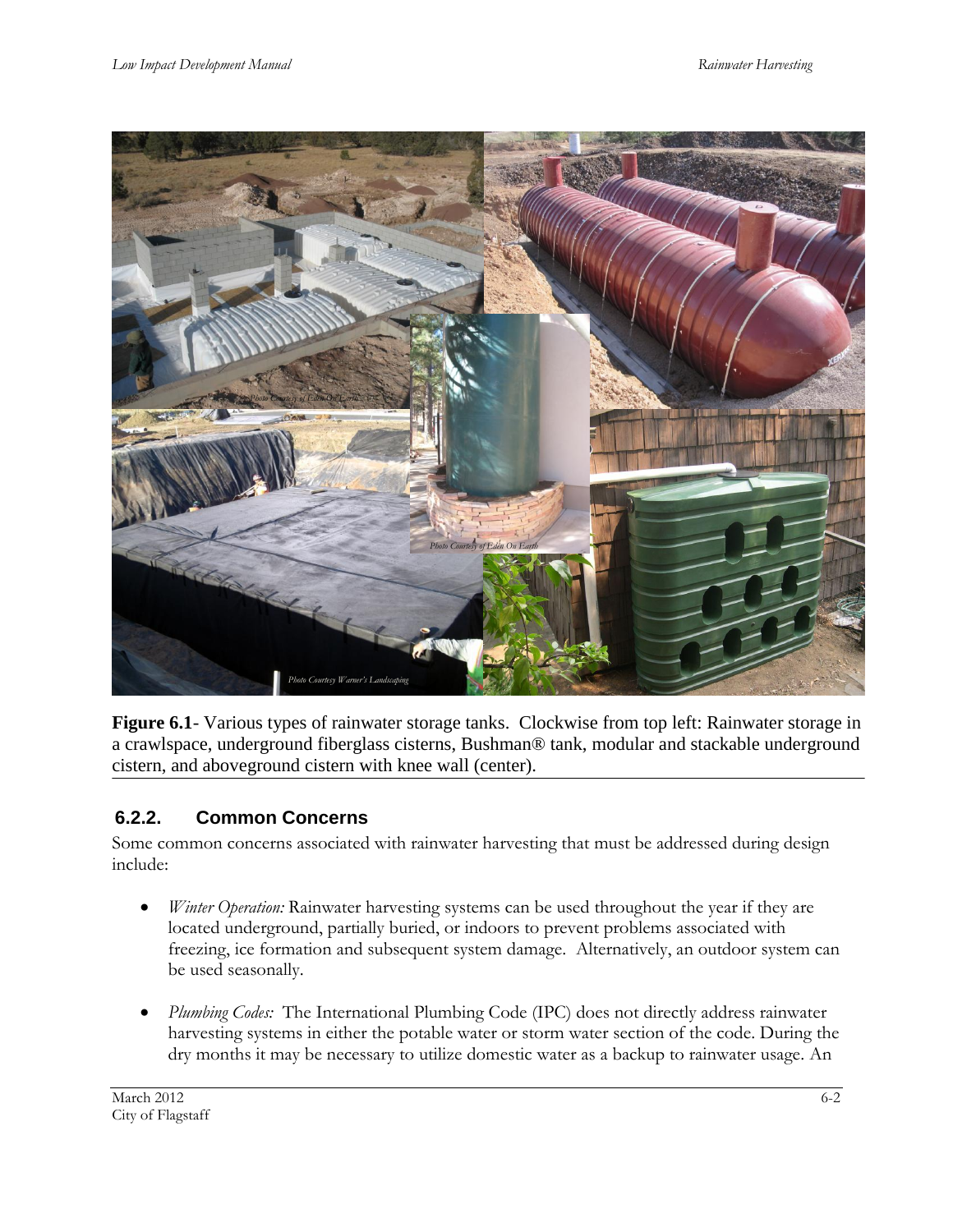air gap and/or a reduced pressure backflow preventer will be required in order to prevent cross-contamination between the rainwater and the domestic water.

- *Standing Water and Mosquitoes:* Rainwater harvesting systems, if improperly managed, can create habitat suitable for mosquito breeding and reproduction. Designers should provide screens on inlets and overflow outlets to prevent mosquitoes and other insects from entering the system. If screening is not sufficient to deter mosquitoes, dunks containing larvicide can be added to storage tanks when harvested water is intended for irrigation only.
- *Child Safety:* Above grade home cisterns with openings large enough for children to enter the tank must have lockable covers. For underground cisterns, manholes should be secured to prevent unwanted access.
- *Drawdown Between Storms:* The extent to which cisterns reduce runoff and peak flows depends on use of the captured rainwater between storms, so that capacity exists to capture a portion of the next storm. Water demand estimations should be submitted for review with the Drainage Report.
- *On Private Property*: If a rainwater harvesting system is installed on private lots, property owners or managers will need to be educated on their routine operation and maintenance needs, understand the long-term maintenance plan, and possibly could be subject to a legally binding maintenance agreement.

## <span id="page-4-0"></span>**6.2.3. Physical Suitability and Constraints**

A number of site-specific features influence how rainwater harvesting systems are designed. Some of the key considerations include:

- *Available Space:* Space limitations are rarely a concern with rainwater harvesting if considered during building design and site layout.Storage tanks can be placed underground, indoors, on roofs, or adjacent to buildings depending on intended uses of the rainwater. Designers must work with architects to site the tanks.
- *Site Topography:* Site topography influences the placement of storage tanks and the design of the rainwater conveyance and overflow systems. Locating storage tanks in low areas of the site will likely increase the volume of rainwater that can be stored for later use, but will increase the amount of pumping needed to distribute the harvested rainwater. Conversely, placing storage tanks at higher elevations will likely reduce the volume of rainwater that can be stored due to structural limitations on the weight of captured rainwater that can be stored, but will also reduce the amount of pumping needed for distribution or eliminate it altogether.
- *Available Head:* The needed head depends on intended use of the water. For residential landscaping uses, the rain barrel or cistern should be sited up-gradient of the landscaping areas or on a raised stand. Gravity-fed operations may also be used for indoor residential uses, such as laundry, that do not require high water pressure. For larger-scale landscaping operations, locating a cistern on the roof or uppermost floor may be the most cost efficient way to provide water pressure.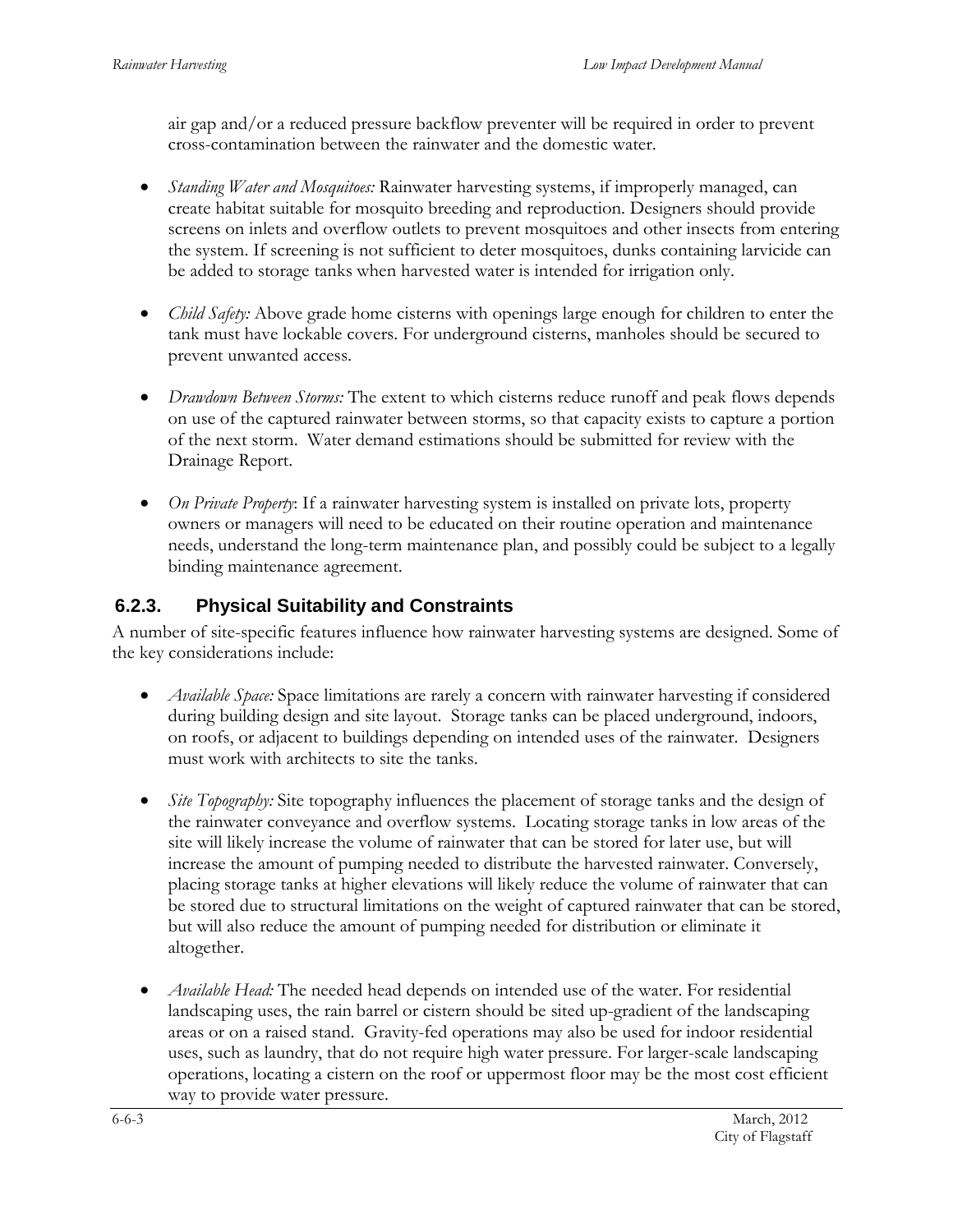- *Soils:* Cisterns should be placed on or in native, rather than fill, soils. If placement on fill slopes is necessary, a geotechnical analysis is needed. Underground tanks and the pipes conveying rainwater to and from them, including overflow systems, should either be located below the frost penetration depth, or insulated to prevent freezing during winter.
- *Pollution Hot Spot Runoff:* Rainwater harvesting systems can be an effective stormwater BMP for roof runoff at sites where land uses or activities at ground-level have the potential to generate highly contaminated runoff (*e.g.*, vehicle fueling, servicing and demolition areas, outdoor storage and handling areas for hazardous materials and some heavy industry sites).
- *Setbacks from Buildings:* Rainwater harvesting system overflow devices should be designed to avoid causing ponding or soil saturation within ten feet of building foundations. Storage tanks must be watertight to prevent water damage when placed near building foundations.
- *Proximity to Underground Utilities:* The presence of underground utilities (*e.g.*, water supply pipes, sanitary sewers, natural gas pipes, cable conduits, etc.), may constrain the location of underground rainwater storage tanks.
- *Vehicle Loading:* Underground cisterns should be placed in areas without vehicular traffic. Tanks under roadways, parking lots, or driveways must be designed for the live loads from heavy trucks, a requirement that could significantly increase construction costs.

## <span id="page-5-0"></span>**6.2.4. Benefits to the Watershed**

Rainwater harvesting can reduce individual consumers' utility bills, but also represents a larger cost savings. Increased population drives the need for additional water supply infrastructure, including expansion of existing water treatment plants or construction of new ones. Rainwater harvesting, similar to water conservation efforts, reduces the demand for potable water. In particular, peak demand, driven by summertime outdoor watering, is reduced. It also reduces municipal costs associated with treating and pumping potable water to end users.

## <span id="page-5-1"></span>**6.3. DESIGN OF RAINWATER HARVESTING SYSTEMS**

## <span id="page-5-2"></span>**6.3.1. Applications**

Rainwater harvesting systems can be applied on most residential, commercial, industrial or institutional roofs where rainwater can be captured, stored, and used. They are particularly useful on infill and redevelopment sites that have little room for other stormwater BMPs. Rainwater harvesting systems can be installed underground, indoors, on the ground next to a building or on the roof.

Rainwater that is captured and stored can be used to meet both outdoor and indoor non-potable water uses. Outdoors, harvested rainwater can be used for residential lawn and garden watering, commercial and institutional landscaping irrigation, decorative fountains, or other non-potable uses such as vehicle washing, building washing and fire fighting.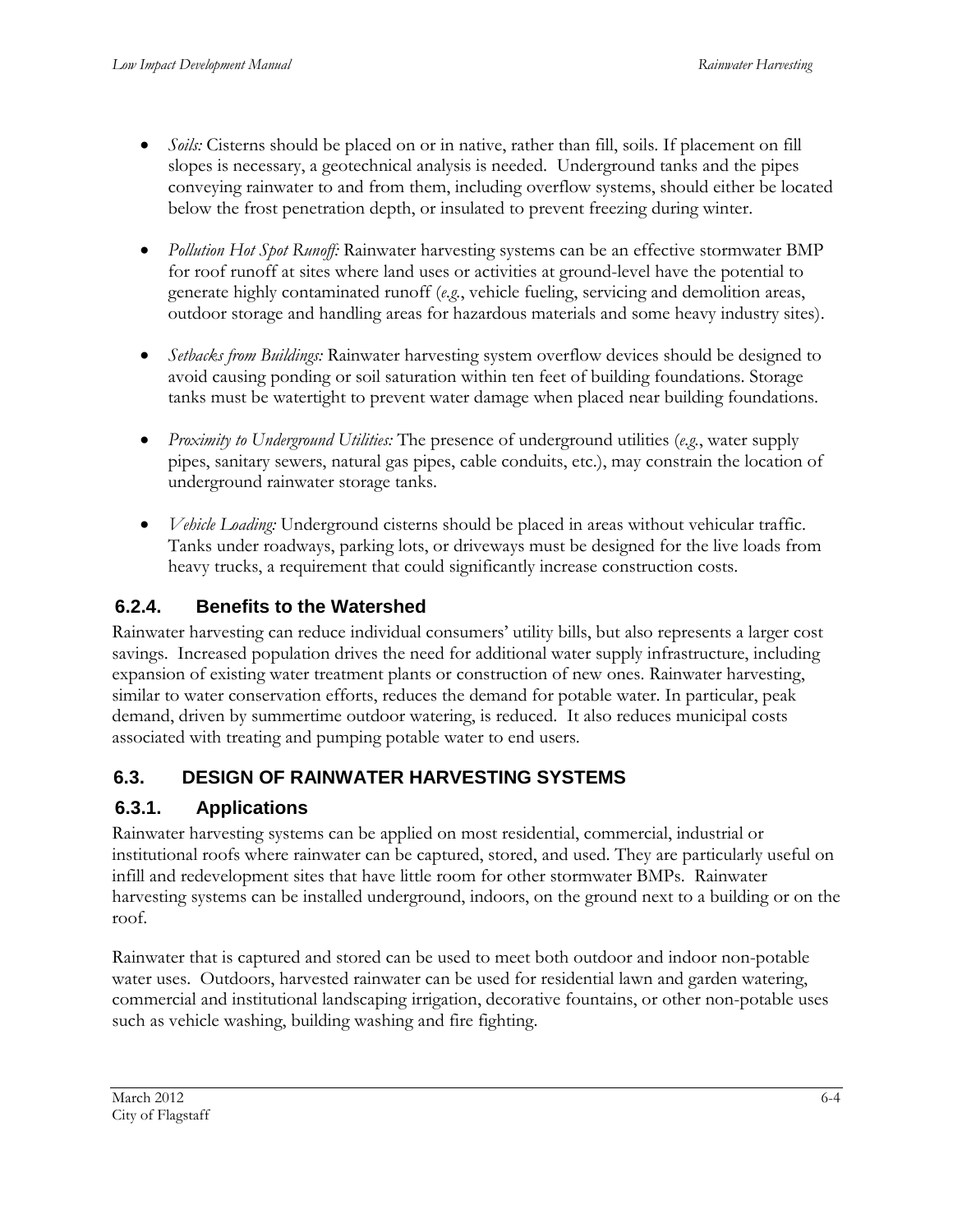Typically, indoor uses of harvested rainwater are for non-potable purposes only*.* Toilet flushing is the most common large-scale indoor use of harvested rainwater. Laundry washing is another common residential water use with potential to utilize harvested rainwater, as it does not require potable water nor high water pressure. Separate plumbing, pumps, pressure tanks, and backflow preventers are necessary for indoor use of harvested water. Back-up water supply system arrangements, that can be drawn upon when the cistern runs dry, are also necessary for indoor uses.

#### <span id="page-6-0"></span>**6.3.2. Typical Details**

A typical aboveground rainwater harvesting cistern system is illustrated in Figure 6.2 and an underground system in Figure 6.3.



**Figure.2** - Aboveground RWH System. If the cistern is on a higher grade, a pump may not be needed. Source: Georgia Rainwater Harvesting Guidelines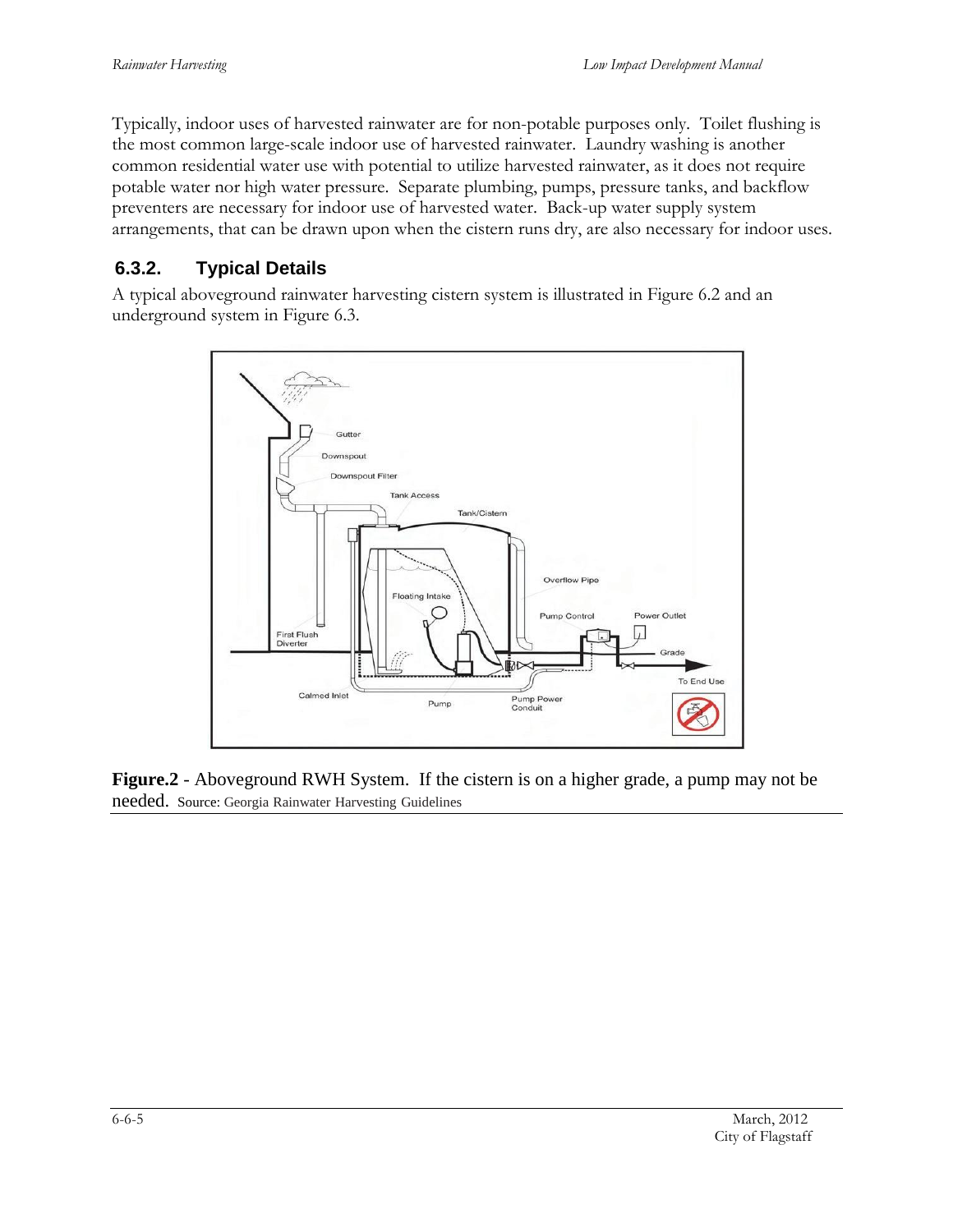

**Figure.3** - Schematic of a typical underground RWH system. Source: Georgia Rainwater Harvesting Guidelines

## <span id="page-7-0"></span>**6.3.3. Design Guidance**

As shown in Figure 6.4 below, there are six components of a rainwater harvesting system:

- Catchment area;
- Collection and conveyance system (*e.g.* gutters, downspouts, pipes);
- Pretreatment system (*e.g.*, filters and first-flush diverters);
- Storage tank (*e.g.*, rain barrels or cisterns);
- Distribution system; and
- Overflow system.

Guidance regarding the design of each of these components is provided below.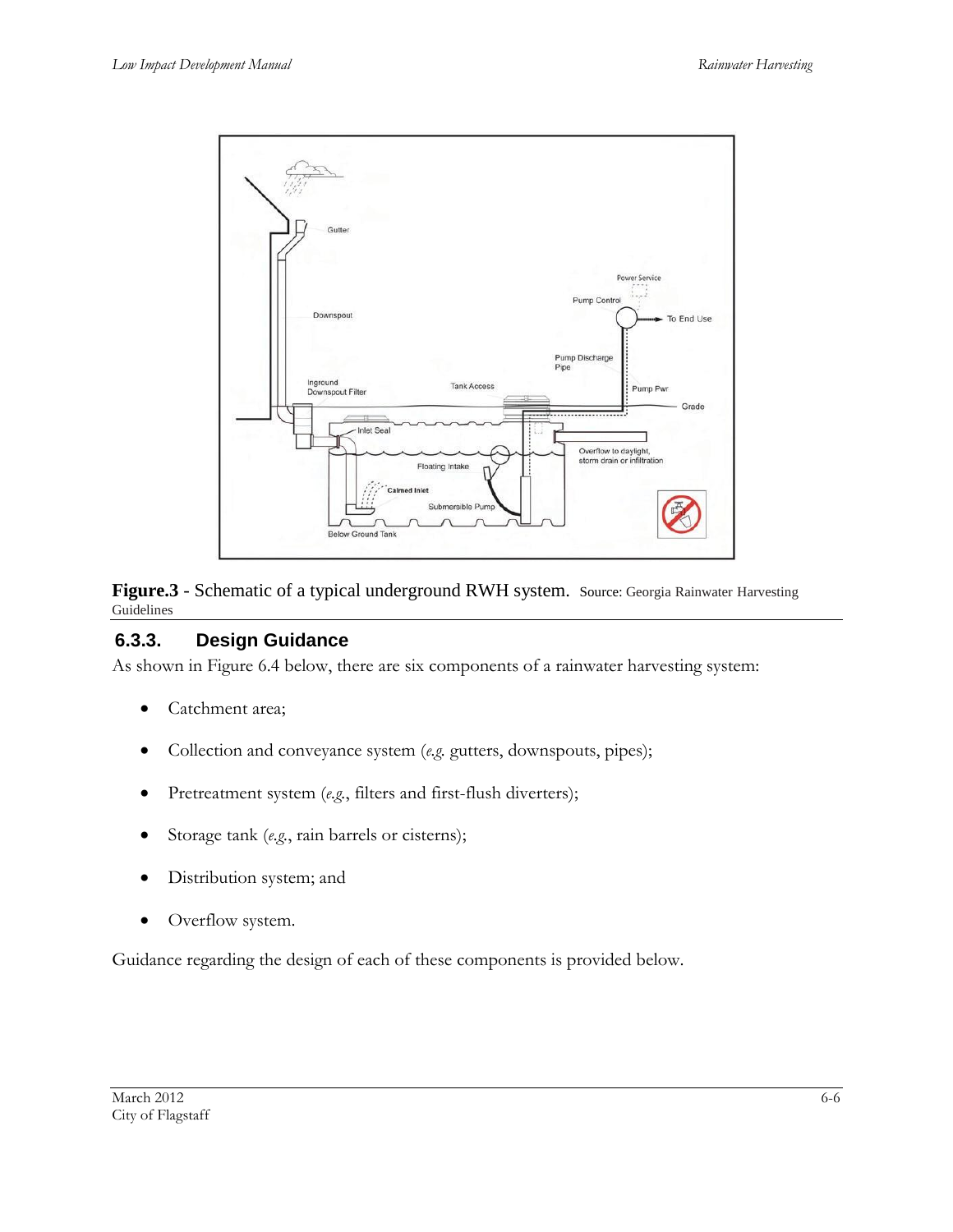



## <span id="page-8-0"></span>**6.3.4. Catchment Area**

The catchment area is simply the surface from which rainfall is collected. Generally, roofs are used as the catchment surface for a rainwater harvesting system, although rainwater harvested from other source areas, such as low traffic parking lots and walkways, may be suitable for some non-potable uses (*e.g.*, irrigation and outdoor washing). The quality of the harvested water will vary according to the type of source area and material from which the catchment area is constructed. Water harvested from parking lots, walkways and certain types of roofs, such as asphalt shingle, tar and gravel, and wood shingle roofs, should only be used for landscape irrigation or toilet flushing due to potential for contamination with toxic compounds. To minimize contamination of roof catchment areas with natural debris it is recommended that overhanging tree branches be trimmed back.

## <span id="page-8-1"></span>**6.3.5. Collection and Conveyance System**

The collection and conveyance system consists of the gutters, downspouts and pipes that channel runoff into the storage tank. Gutters and downspouts should be designed as they would for a building without a rainwater harvesting system with the addition of screens to prevent large debris from entering the storage tank (also see Pretreatment). When sizing gutters and downspouts, designers should design the conveyance system in a way that minimizes the frequency of overflow events. For a residential collection system, less detail may be needed. For dual use rainwater cisterns (used year-round for both outdoor and indoor uses), the conveyance pipe leading to the cistern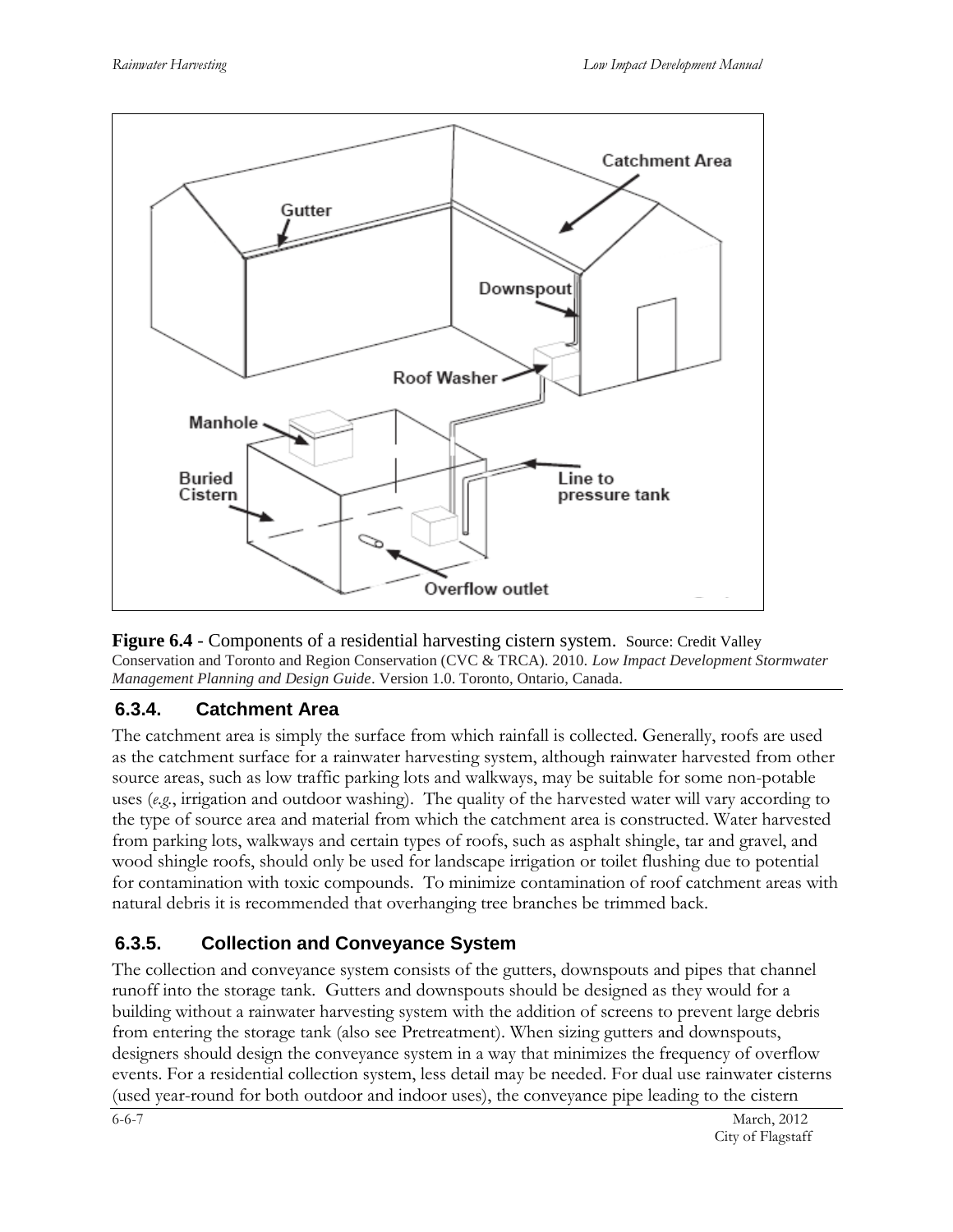should be buried at a depth no less than the frost penetration depth and have a minimum 1% slope. If this is not possible, conveyance pipes should either be located in a heated indoor environment (*e.g.*, garage, basement) or be insulated or equipped with heat tracing to prevent freezing. All connections between downspouts, conveyance pipes and the storage tank must prevent entry of small animals or insects into the storage tank.

## <span id="page-9-0"></span>**6.3.6. Pretreatment**

Pretreatment is needed to remove debris, dust, leaves, and other debris that accumulates on roofs and prevents clogging within the rainwater harvesting system. Different levels of pretreatment should be provided, depending on what the harvested water will be used for. Pretreatment devices should be easily accessible for inspection and maintenance. For dual use cisterns that supply water for irrigation and toilet flushing only, filtration or first-flush diversion pretreatment is recommended. To prevent ice accumulation and freezing damage during periods of cold weather, first-flush diverter pretreatment devices should be either installed in a temperature controlled indoor environment, buried below the local frost penetration depth or be insulated or equipped with heat tracing. If none of these measures can be taken, it may be necessary to disconnect the device from the conveyance system prior to the onset of freezing temperatures. Additional information about some common pretreatment devices is provided below and examples are shown in **Figure 6.5**.

- *Gutter or Downspout Filters:* Filters designed to remove leaves and other large debris from roof runoff such as leaf screens. Screen-type filters must be regularly cleaned to be effective; if not maintained, they can become clogged and prevent runoff from flowing into the storage tanks. Depending on how much sun falls on the gutter during winter, it may be necessary to install heat tape to prevent ice dams from forming.
- *First Flush Diverters:* First flush diverters direct the initial pulse of stormwater runoff away from the storage tank. While leaf screens effectively remove large debris such as leaves, twigs and blooms from harvested rainwater, first flush diverters can be used to remove smaller contaminants such as dust, pollen and animal droppings. Simple first flush diverters require gradual release drains or active management to drain the first flush water volume following each runoff event and regular cleaning to ensure they do not become clogged. First-flush diverters should be sized according to the desired amount of runoff to divert from the storage tank. A general rule of thumb is 3-10 gallons per 1000 sf of catchment area, or follow the manufacturer's recommendations if using a proprietary device.
- *In-ground Filters*: Filters placed between a conveyance pipe and an underground storage tank, designed to remove both large and fine particulate from harvested rainwater. A number of proprietary designs are available (*e.g.*, 3P Technik, GRAF, Rainharvesting Systems, WISY). Like leaf screens, they require regular cleaning to ensure they do not become clogged.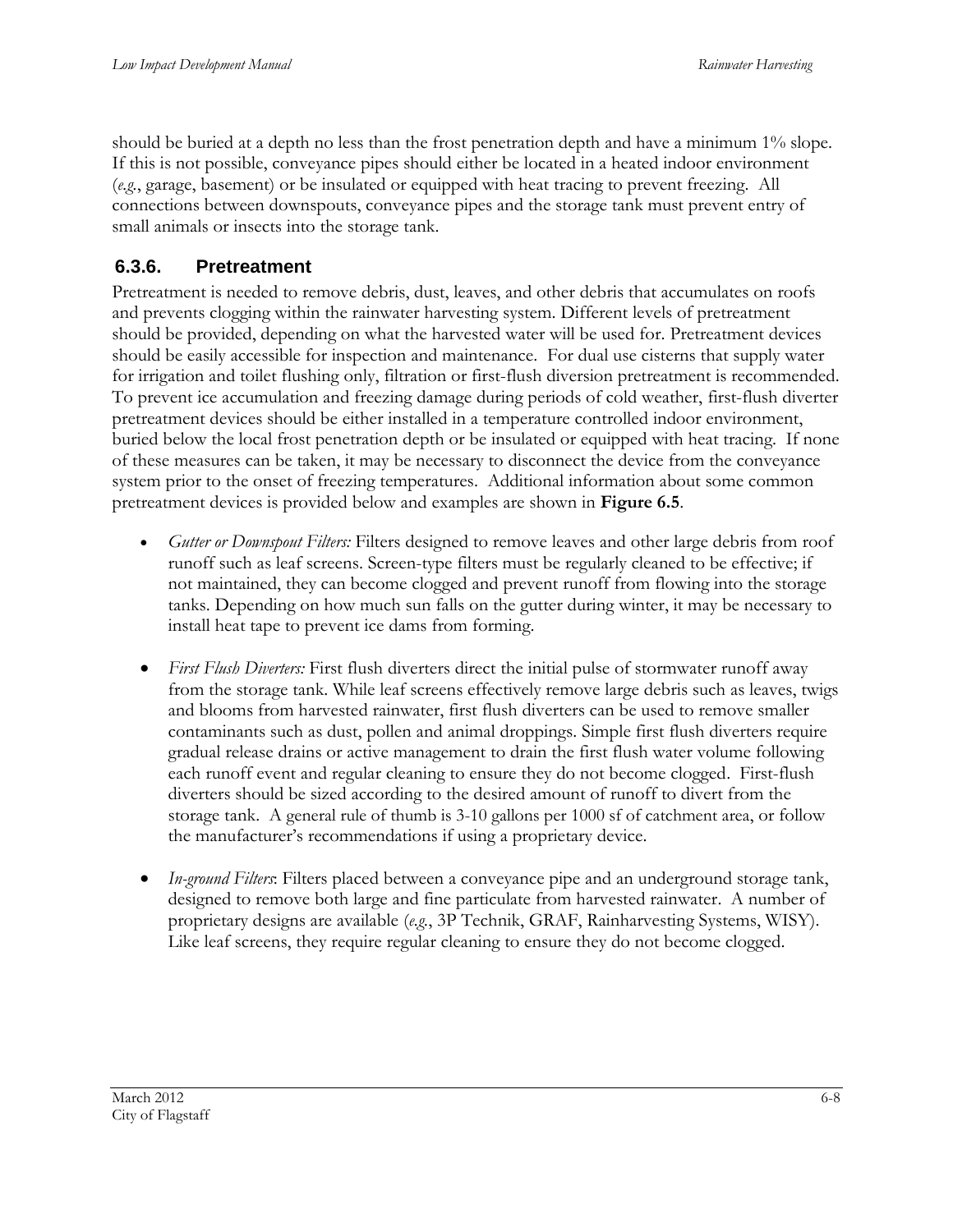

 *In-tank Filters*: Filters installed on the intake pipe within the storage tank (*e.g.*, floating suction filters). They require regular inspection to ensure they do not become clogged.

**Figure 6.5** – Examples of Pretreatment Devices. Clockwise from top left: Leaf screens on guttrer (Leaf Eater®, © Rainwater Harvesting Ltd.) and downspout (Fixa-Tech®, © Alu-Rex Inc.), First-flush diverter (Source: TWDB); Floating suction filter (© WISY). Source: Credit Valley Conservation and Toronto and Region Conservation (CVC & TRCA). 2010. *Low Impact Development Stormwater Management Planning and Design Guide*. Version 1.0. Toronto, Ontario, Canada.

#### <span id="page-10-0"></span>**6.3.7. Storage Tank**

The storage tank is the most important and typically the most expensive component of a rainwater harvesting system. The required size of storage tank is dictated by several variables: rainfall and snowfall frequencies and totals, the intended use of the harvested water, the catchment surface area, aesthetics, and budget. However, the most common sizing criteria may be the LID requirement of reusing the volume of water generated from a 1 inch rain event over impervious surfaces or the RWH requirement of harvesting enough water from the roof to meet landscape irrigation demand or the volume from a one inch rain event. In addition to the above criteria, a suggested starting point for sizing the storage tank would be based on the predicted use of the harvested rainwater (*e.g.*,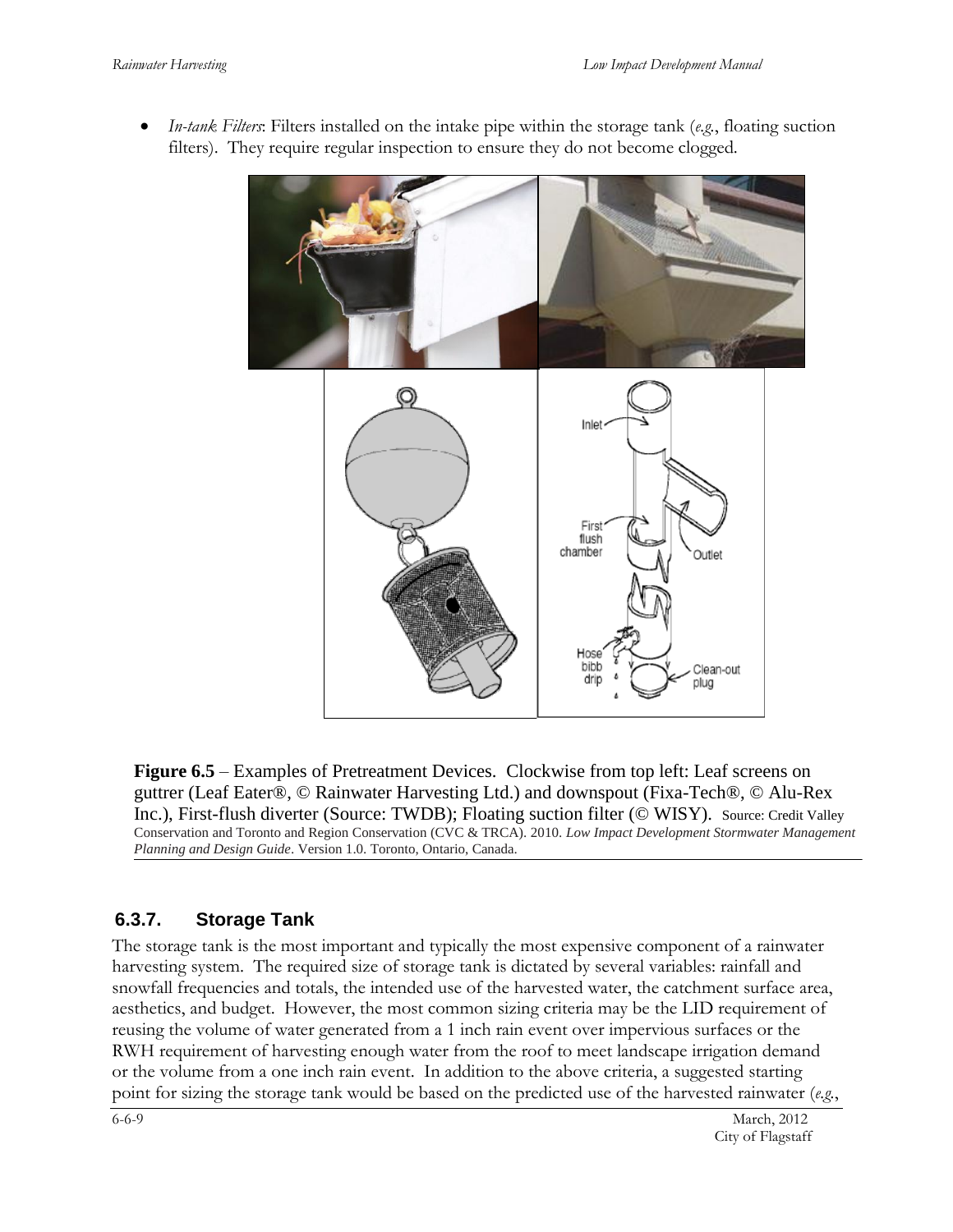toilet flushing and outdoor uses) over a 30-60 day period, typically the length of the driest period of the year between spring and monsoon rains.

Dual use rainwater harvesting systems (both outdoor and indoor use) can be sized based on the demand principles used for site-specific traditional water and wastewater design. These estimates can be broken down into usage by aspects of the plumbing system such as toilets.

Cisterns may be ordered from a manufacturer or can be constructed on site from a variety of materials including fiberglass, polypropylene, wood, metal and concrete. Above-ground tanks are often plastic while integrated tanks are usually cast-in-place concrete. Underground tanks may be concrete or plastic. All cisterns should be sealed using a water safe, non-toxic substance.

Regardless of the type of storage tank used, they should be opaque or otherwise protected from direct sunlight to inhibit algae growth and screened to discourage mosquito breeding and reproduction. Tanks should be accessible for cleaning, inspection, and maintenance.

Partially bury the cistern, and/or build a short retaining wall around the cistern and backfill with soil, to help insulate the cistern and prevent freezing. Larger cisterns may develop an ice layer up to 8 inches thick on the surface, but will not typically freeze solid and will likely not cause damage to the cistern.

The location, size and configuration of a cistern on a given site depends upon several factors which need to be weighed to arrive at an optimum design:

- 1. Whether the cistern can be integrated within the building or installed underground;
- 2. Accessibility for construction and maintenance;
- 3. Desired storage capacity;
- 4. Site grading;
- 5. Proximity constraints (*e.g.*, proximity to catchment area, overflow discharge location, control components of pump and pressure system, building foundations, underground utilities, trees).

Storage tank volume should be designed to achieve an optimal balance between meeting water demand, achieving stormwater management requirements and controlling the overall cost of the system. The volume of dead storage below the intake to the distribution system and an air gap at the top of the tank should be considered in selecting the storage tank capacity. For gravity-fed systems a minimum of 6 inches of dead storage should be provided. For systems using a pump, the dead storage depth will be based on the pump specifications.

## <span id="page-11-0"></span>**6.3.8. Distribution System**

Most distribution systems are gravity fed or operated using pumps to convey harvested rainwater from the storage tank to its final destination. Typical outdoor uses use gravity to feed hoses via a tap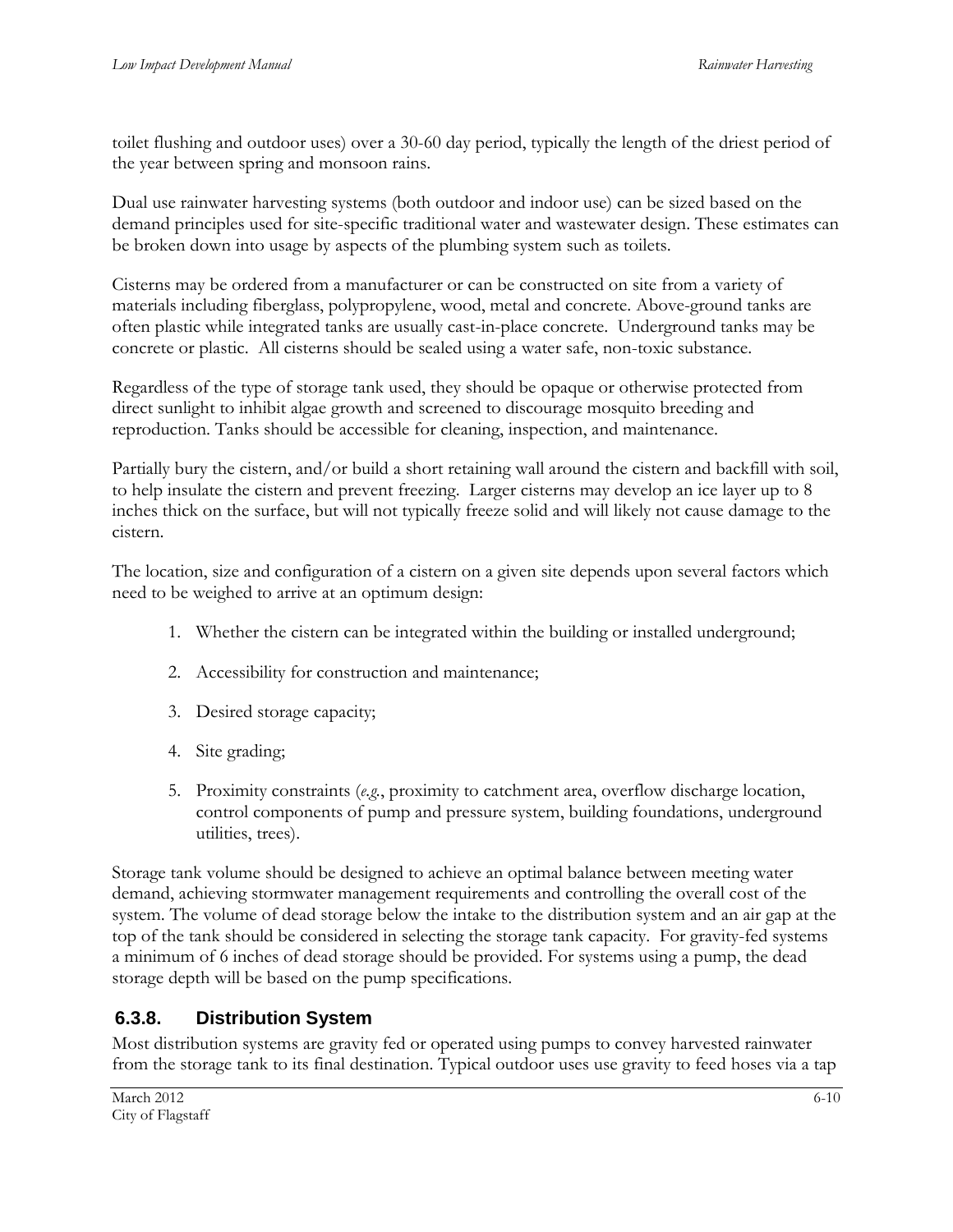and spigot. For underground cisterns or large sites, a water pump is needed. This can be a typical pump for distributing non-pressurized water for landscaping applications.

Indoor rainwater harvesting systems usually require a pump, pressure tank, back-up water supply line and backflow preventer. The typical pump and pressure tank arrangement consists of a multistage centrifugal pump, which draws water out of the storage tank and sends it into the pressure tank, where it is stored for distribution. When water is drawn out of the pressure tank, the pump kicks on and supplies additional water to the distribution system. Many indoor systems also have a back-up municipal water supply line feeding into them (*i.e.*, "make-up" line) to provide a means of topping up the cistern with potable water when rainwater levels in the cistern fall below a specified level. A backflow preventer is required on "make-up lines" to prevent harvested rainwater from backing up into potable water supply lines.

#### <span id="page-12-0"></span>**6.3.9. Overflow System**

An overflow system must be included in the design in the event that multiple storms occur in succession and fill the rainwater storage. Overflow pipes should have a capacity equal to or greater than the inflow pipe(s). The overflow system may consist of a conveyance pipe from the top of the cistern to a pervious area downgradient of the storage tank, where suitable grading exists. The overflow discharge location should be designed as simple downspout disconnection to a pervious area, vegetated filter strip, or grass swale. When discharging overflows to a pervious area, the conveyance pipe should be screened to prevent small animals and insects from entering the pipe.

Where site conditions do not permit overflow discharge to a pervious area, the conveyance pipe may need to be indirectly connected to a storm sewer. An indirect connection to a storm sewer can be created by:

- 1. Overflowing from the inlet line (*e.g.*, roof downspout) to a pervious or impervious area that drains to a storm sewer;
- 2. Overflowing to a tile drain;
- 3. Overflowing via overland flow to a sewer grate.

Overflow conveyance pipes can also be directly connected to a storm sewer with incorporation of a backflow preventer (*i.e.*, backwater check valve) to prevent contamination of stored rainwater in the event that the storm sewer backs up during intense storm events.

## <span id="page-12-1"></span>**6.3.10. Design Specifications**

Recommended design specifications for rainwater harvesting systems are provided in Table 6.1.

| Component                 | Specification                                                                                                                                                                                                                             | Quantity                                                                                        |
|---------------------------|-------------------------------------------------------------------------------------------------------------------------------------------------------------------------------------------------------------------------------------------|-------------------------------------------------------------------------------------------------|
| Gutters and<br>Downspouts | Materials commonly used for gutters and<br>downspouts include polyvinylchloride (PVC)<br>pipe, vinyl, aluminum and galvanized steel. Lead<br>should not be used as solder as rainwater can<br>dissolve the lead and contaminate the water | Determined by the size and layout of<br>the catchment and the location of the<br>storage tanks. |

Table 6.1 - Design specifications for rainwater harvesting systems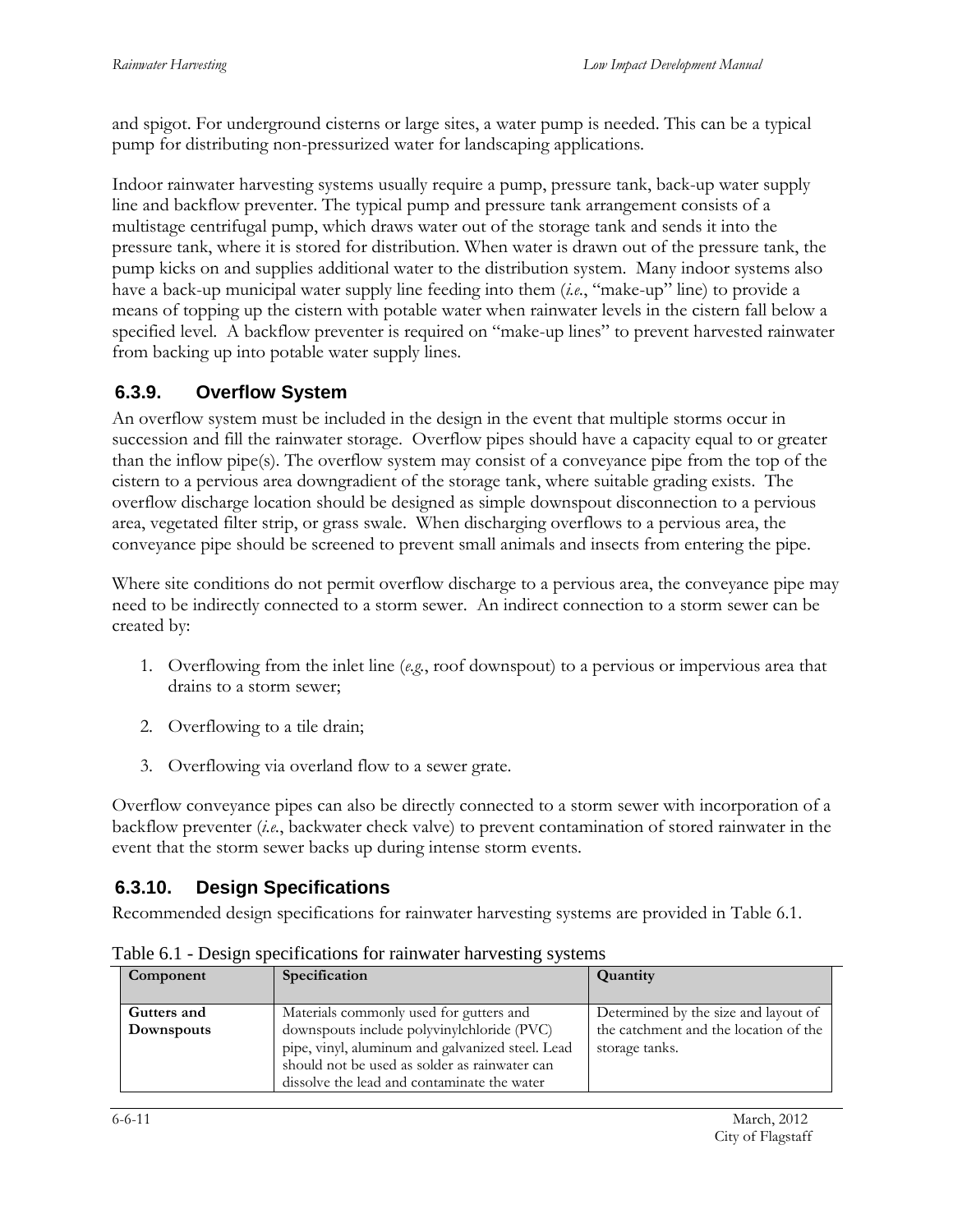| Component                                                  | Specification                                                                                                                                                   | Quantity                                                                       |  |  |  |
|------------------------------------------------------------|-----------------------------------------------------------------------------------------------------------------------------------------------------------------|--------------------------------------------------------------------------------|--|--|--|
|                                                            | supply.                                                                                                                                                         | Include needed bends and tees.                                                 |  |  |  |
| Pretreatment                                               | At least one of the following:                                                                                                                                  | 1 per inlet to the collection system.                                          |  |  |  |
|                                                            | leaf and mosquito screens (1 mm mesh<br>٠<br>size);                                                                                                             |                                                                                |  |  |  |
|                                                            | first-flush diverter;<br>Е                                                                                                                                      |                                                                                |  |  |  |
|                                                            | in-ground filter;<br>п                                                                                                                                          |                                                                                |  |  |  |
|                                                            | in-tank filter.                                                                                                                                                 |                                                                                |  |  |  |
|                                                            | Large tanks (2,500 gallons or larger) should have<br>a settling compartment for sediment removal                                                                |                                                                                |  |  |  |
| <b>Storage Tanks</b>                                       | Materials used to construct storage tanks<br>٠<br>should be structurally sound.                                                                                 | The size of the cistern(s) is<br>determined during the design<br>calculations. |  |  |  |
|                                                            | Tanks should be installed in locations where<br>٠<br>native soils or building structures can<br>support the load associated with the volume<br>of stored water. |                                                                                |  |  |  |
|                                                            | ٠<br>Storage tanks should be water tight and<br>sealed using a water safe, non-toxic<br>substance.                                                              |                                                                                |  |  |  |
|                                                            | Tanks should be opaque to prevent the<br>٠<br>growth of algae.                                                                                                  |                                                                                |  |  |  |
|                                                            | Ξ<br>Previously used containers to be converted<br>to rainwater storage tanks should be fit for<br>potable water or food-grade products.                        |                                                                                |  |  |  |
|                                                            | $\blacksquare$<br>Cisterns above- or below ground must have<br>a lockable opening of at least 18 inch<br>diameter.                                              |                                                                                |  |  |  |
| Note: This table does not address indoor systems or pumps. |                                                                                                                                                                 |                                                                                |  |  |  |

# <span id="page-13-0"></span>**6.4. CONSTRUCTION CONSIDERATIONS**

For installation, it is advisable to have an experienced contractor who is familiar with cistern sizing, installation materials, and proper site placement. A minimum one-year warranty is recommended.

## <span id="page-13-1"></span>**6.4.1. Sequencing**

Stormwater should not be diverted to the cistern until the catchment area (if something other than a roof) and overflow area have been stabilized.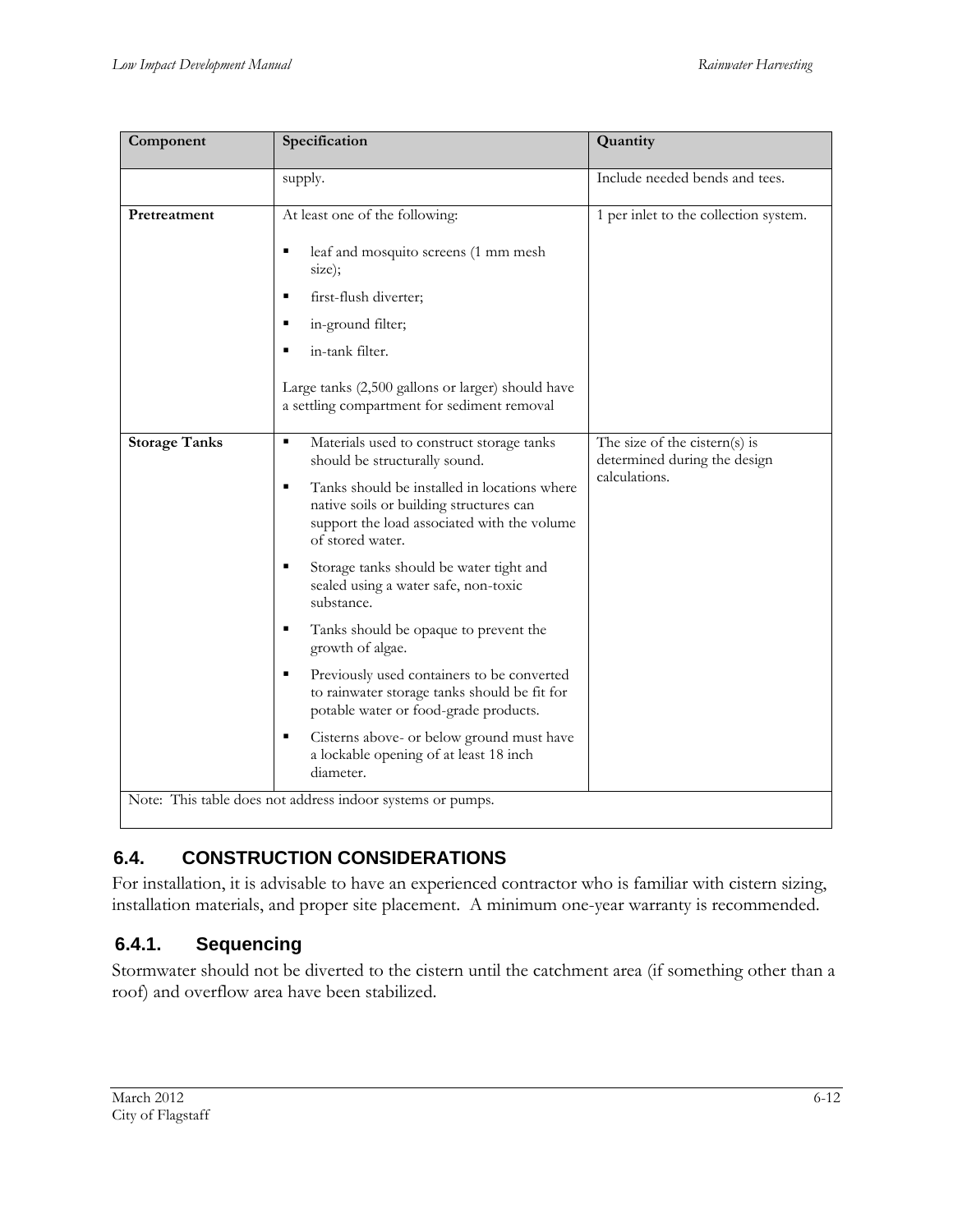#### <span id="page-14-0"></span>**6.4.2. Construction Inspection**

The following items should be inspected prior to final sign-off on the stormwater management construction:

- Catchment area matches plans;
- Overflow system is properly sized and installed;
- Pretreatment system is installed;
- Screens are installed on all openings;
- Cistern foundation is constructed as shown on plans; and
- Catchment area and overflow area are stabilized.

#### <span id="page-14-1"></span>**6.5. MAINTENANCE**

Maintenance requirements for rainwater harvesting systems vary according to use. Systems that are used to provide supplemental irrigation water have relatively low maintenance requirements, while systems designed for indoor uses have much higher maintenance requirements. All rainwater harvesting system components should undergo regular inspections every six months during the spring and fall seasons. The following maintenance tasks should be performed as needed to keep rainwater harvesting systems in working condition:

- keep leaf screens, gutters and downspouts free of leaves and debris;
- check screens and patch holes or gaps immediately;
- clean and maintain first flush diverters and filters, especially those on drip irrigation systems;
- inspect and clean storage tank lids, paying special attention to vents and screens on inflow and outflow spigots; and
- replace damaged system components as needed.

#### <span id="page-14-2"></span>**6.5.1. Mosquito Control**

If screening is not sufficient to deter mosquitoes, the following techniques can be used for harvested rainwater intended for landscaping use:

- add a few tablespoons of vegetable oil to smother larvae that come to the surface; and
- use mosquito dunks or pellets containing larvicide.

#### <span id="page-14-3"></span>**6.5.2. Winter Operation**

Rainwater harvesting systems have a number of components that can be affected by freezing winter temperatures. Designers should give careful consideration to these conditions to prevent system damage and costly repairs. For above-ground systems, winter-time operation may not always be possible, depending on type of installation and size of storage tank. See Section 6.2.1 and 6.2.2 for more information. These systems must be taken offline for the winter. Prior to the onset of freezing